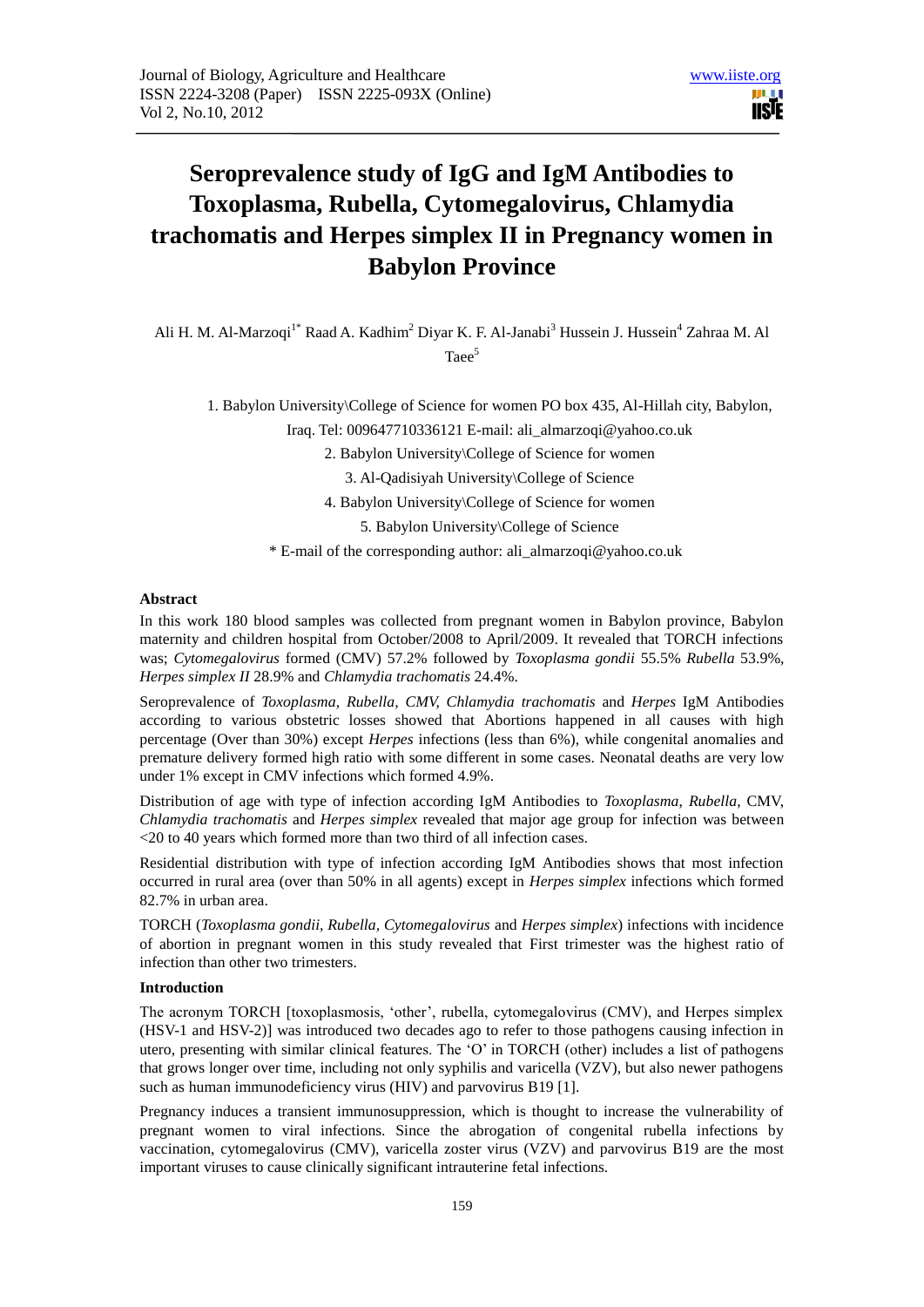Viruses of the herpesvirus group, CMV and VZV are potentially teratogenic, whereas parvovirus can cause fatal anemia to the fetus. In case of VZV and parvovirus; the risk of a congenital infection is connected only with a maternal primary infection. Herpes simplex virus (HSV), although extremely rarely the cause of a congenital infection, can infect the newborn during vaginal delivery with poor [2, 3].

The first trimester of pregnancy is an important period often fraught with complications like bleeding and pain, leading to severe apprehension in the mother [4]. Pregnancy loss has been attributed to several factors involved in human reproduction. Genetic and uterine abnormalities, endocrine and immunological dysfunctions, infectious agents, environmental pollutants, psychogenetic factors and endometriosis are most important causes of spontaneous abortion. Spontaneous abortion is a new issue in terms of its social and economic impact.

Today majority of women decide to conceive in their thirties or forties, since they are career-oriented during the age of maximum fecundity [5]. After the age of 30-35 years, potential fertility declines and the rate of spontaneous abortion increases. But on the other hand, teenage pregnancy is a fairly common occurrence in countries like India. Other studies pointed out those pregnant teenagers are at greater risk and require additional care. Stress, pollutants, smoking etc. also increase the risk of miscarriage [6].

#### **Materials and Methods**

In this study 180 blood samples was collected from pregnant women in Babylon province, Babylon maternity and children hospital from October/2008 to April/2009. For detection Rubella, Toxoplasma gondii and Chlamydia trachomatis IgG and IgM we use Elisa detection kits [Rubella and Toxoplasma IgG and IgM, from DRG, Germany]. While Herpes simplex Type II and CMV IgG and IgM we use Elisa detection kits [Herpes Type II and CMV IgG and IgM, from Biocheck, CA, USA].

# **Results and Discussion**

Table 1 shows the main causative agents that infected pregnant women depending on IgG and IgM titer by ELISA. It revealed that Cytomegalovirus formed (CMV) 57.2% followed by Toxoplasma gondii 55.5% Rubella 53.9%, Herpes II 28.9% and Chlamydia 24.4% depending on IgM.

These results agreed with other studies, Saudi study revealed Toxoplasma IgG antibodies were detected in 35.6%, CMV total IgG antibodies were found in 92.1%, rubella IgG antibodies in 93.3%, HSV-1 IgG antibodies in 90.9%, HSV-2 IgG in 27.1% [7]. Other study confirmed our results IgM seropositivity to Toxoplasma was 42.5%, Rubella was 17.5% and CMV was 29.5%. The highest percentage of these antibodies to Toxoplasma, Rubella and CMV was in cases of abortions i.e. 71.8%, 59.9% and 61% respectively [8]. Other Turkish study shows Of 1972 pregnant women, seropositivity for anti-toxoplasma IgG antibody was found in 952 (48.3%), while 8 (0.4%) of the subjects tested were positive for the anti-Toxoplasma IgM antibody only, and 31 (1.6%) of the subjects tested were positive for anti-Toxoplasma IgG+IgM antibodies together. The seropositivities for anti-rubella IgG, IgM and IgG+IgM together were found in 1896 (96.1%), 4 (0.2%) and 35 (1.8%) of the pregnant women, respectively [9]. Other study revealed Chlamydia trachomatis is now recognized as the most common sexually transmitted disease organism in the United States. Although the potential for vertical transmission of C. trachomatis from pregnant women to their infants is well established, the extent to which infection adversely affects pregnancy and causes perinatal complications remains controversial [10].

Toxoplasma, Rubella and CMV are known to cause infection in utero and are often responsible for abortion, still birth, premature delivery and congenital malformation. Detection and timely treatment of such infections can prevent morbidity and mortality of the infants born to such mothers. Abortion according to Toxoplasma gondii, Rubella, CMV, Chlamydia trachomatis and Herpes was (67%, 45.5%, 55.3%, 36.3% and 5.8% respectively) these results are confirmed by other studies [8] which found (71.8% for Toxoplasma gondii, 59.9% for Rubella, CMV 61%). An Ethiopian study revealed that prevalence of chlamydial infection was assessed in 1,846 Ethiopian women attending clinics in Addis Ababa. Sera were tested for type-specific anti-chlamydial antibodies using purified chlamydial antigens [11].

Other obstetric losses like Neonatal death, premature delivery and Congenital Anomalies was nearly agreed with Indian study [12], which found that Neonatal death was below 2% for all causative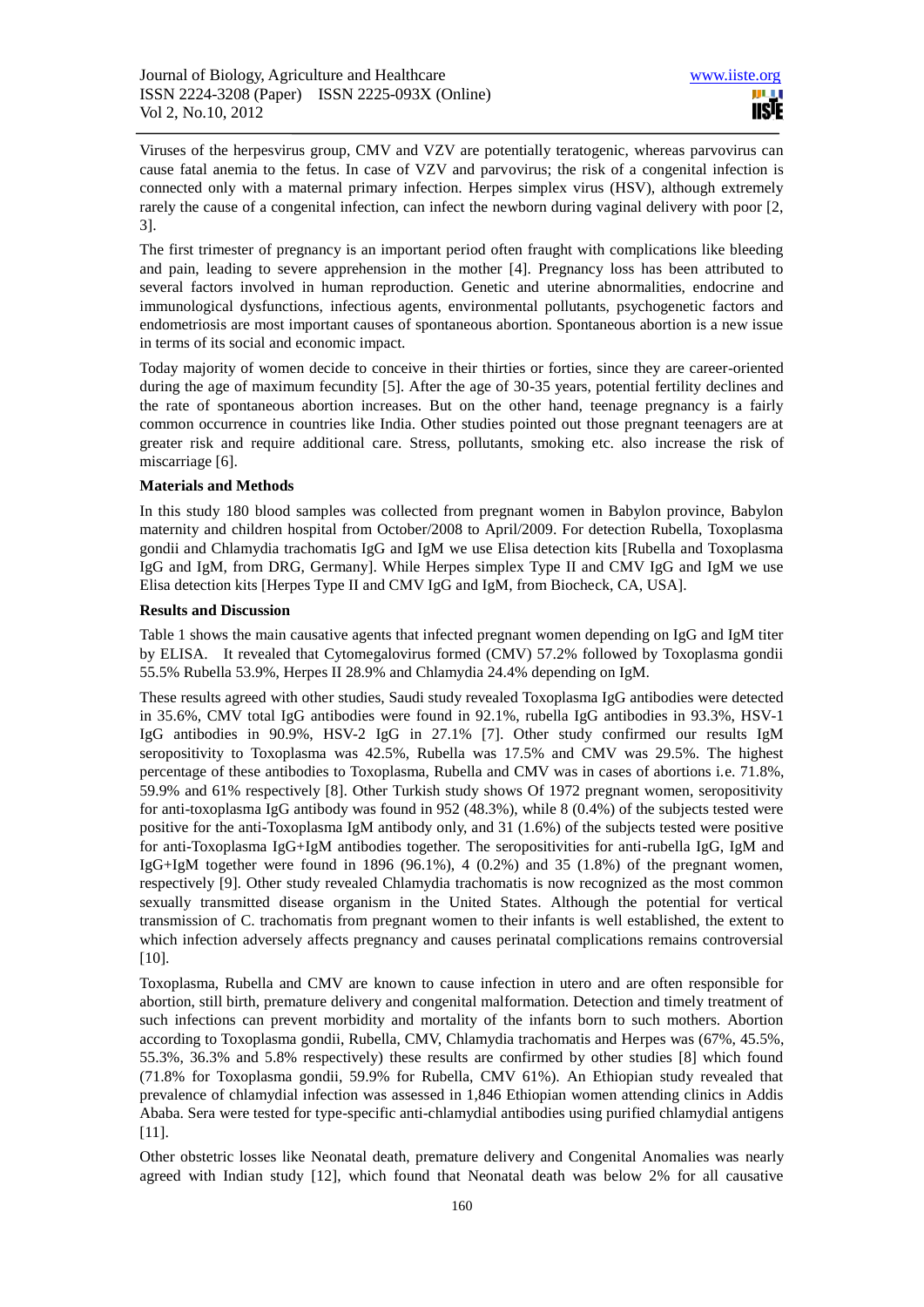describe above, Premature delivery ranged from 25-35% of all pregnant women, Congenital Anomalies was below the 25% except in CMV infection there are no infection.

In table 3, the distribution of age with type of infection according IgM Antibodies to Toxoplasma, Rubella, CMV, Chlamydia and Herpes shows that the main age of infection was from (25-40 years), this results was agreed with Abtihal study, 2007 [13], which found that infection with toxoplasmosis in pregnant women occurred with age range (31-35). Seroprevalence of Toxoplasma gondii, rubella virus, cytomegalovirus, Herpes simplex virus infections (TORCH) and syphilis were determined in order to assess the immune/susceptibility status in Jamaican pregnant women in 1986. The positive rates were 57% (T. gondii), 69% (rubella), 97% (CMV), 91% (HSV), and 4.9% (syphilis), respectively and it occurs in pregnant adults women [14].

Other study for seroprevalence and incidence and fetal transmission of varicella zoster virus (VZV), cytomegalovirus (CMV), herpes simplex virus (HSV) types 1 and 2 and Chlamydia trachomatis revealed that were 96.2% for VZV, 56.3% for CMV, 54.3% for HSV, 46.8% for HSV-1, 9.3% for HSV-2 and 58.6% for parvovirus B19 infections during pregnancy in adult women with age over than 25 years old [15]. In this study, there is highly difference between rural and urban infection, it showed that in rural patients Toxoplasma, Rubella, CMV, Chlamydia and Herpes formed (73%, 58.7%, 66%, 81.8% and 17.3% for urban area respectively) while other studies revealed that area of residence (urban or rural) had no effects [15].

That the rate of Toxoplasma seropositivity in pregnant women by LATEX was highest in first trimester of pregnancy (41.66%) followed by second (35.29%) and third trimester (32.45%) respectively, although statistically there was no significant difference between seropositivity and stage of pregnancy [12].

TORCH (Toxoplasma gondii, Rubella, Cytomegalovirus and Herpes simplex) infections with incidence of abortion in pregnant women in this study revealed that First trimester was the highest ratio of infection than other two trimesters as shown in table 5, in order to establish basic knowledge for future pregnancy care. The incidence of first trimester miscarriage among the teenagers under this study was 14.3%. This is higher to the 5.5% miscarriage rate observed among the teenagers in other parts of India (Bhalerao et al., 1990) [16]. The teenage pregnancy rates reported from various parts of the world ranged from 8 - 14%. The mean age of the miscarriage cases here was 23.8 years, and is found as very close to that of normal pregnant women, which is 23.9 years [17].

#### **References**

Stamos, J.K. Rowley, A.H. Care of the infant:Timely diagnosis of congenital infections. Pediatr Clin North Am 1994;4:1017–1033.

Mellor, A.L. Munn, D.H. Extinguishing maternal immune responsesduring pregnancy: implications for immunosuppression. Semin Immunol 2001;13(4):213–218.

Scott, L.L. Hollier, L.M. Dias, K. Perinatal herpesvirus infections. Herpessimplex, varicella, and cytomegalovirus. Infect Dis Clin North Am 1997;11(1):27–53.

Florence, R.G. Marie, F.G. Thierry, A. Josette, R. Claudine, T.S. Jean, D.C. Value of prenatal diagnosis and early postnatal diagnosis of congenital toxoplasmosis. Retrospective study of 110 cases. J Clin. Microbiol. (1999). 9: 2893-2898.

Dicker, D. Goldman, J.A. Levy, T. Feldberg, D. Ashkenazi, J. The impact of long-term gonadotropin-releasing hormone analogue treatment on preclinical abortion in patients with severe endometriosis undergoing in vitro fertilization-embryo transfer. Fertil. Steril. (1992).57: 597-600.

Bhalerao, A.R. Desai, S.V. Dastur, Na, and Daftray, S.N. Outcome of teenage pregnancy. J. Postgrad. Med. (1990). 36(3): 136-39.

Hani, O. Ghazi. Abdulwahab, M. Telmesani, Mahomed, and F. Mahomed. TORCH Agents in Pregnant Saudi Women. Med Principles Pract 2002; 11:180–182.

Shashi Chopra, Usha Arora, and Aruna Aggarwal. Prevalence of IgM Antibodies to Toxoplasma, Rubella and Cytomegalovirus Infections During Pregnancy. *Ind J Med Res*. October-December 2004. Vol. 6 No. 4.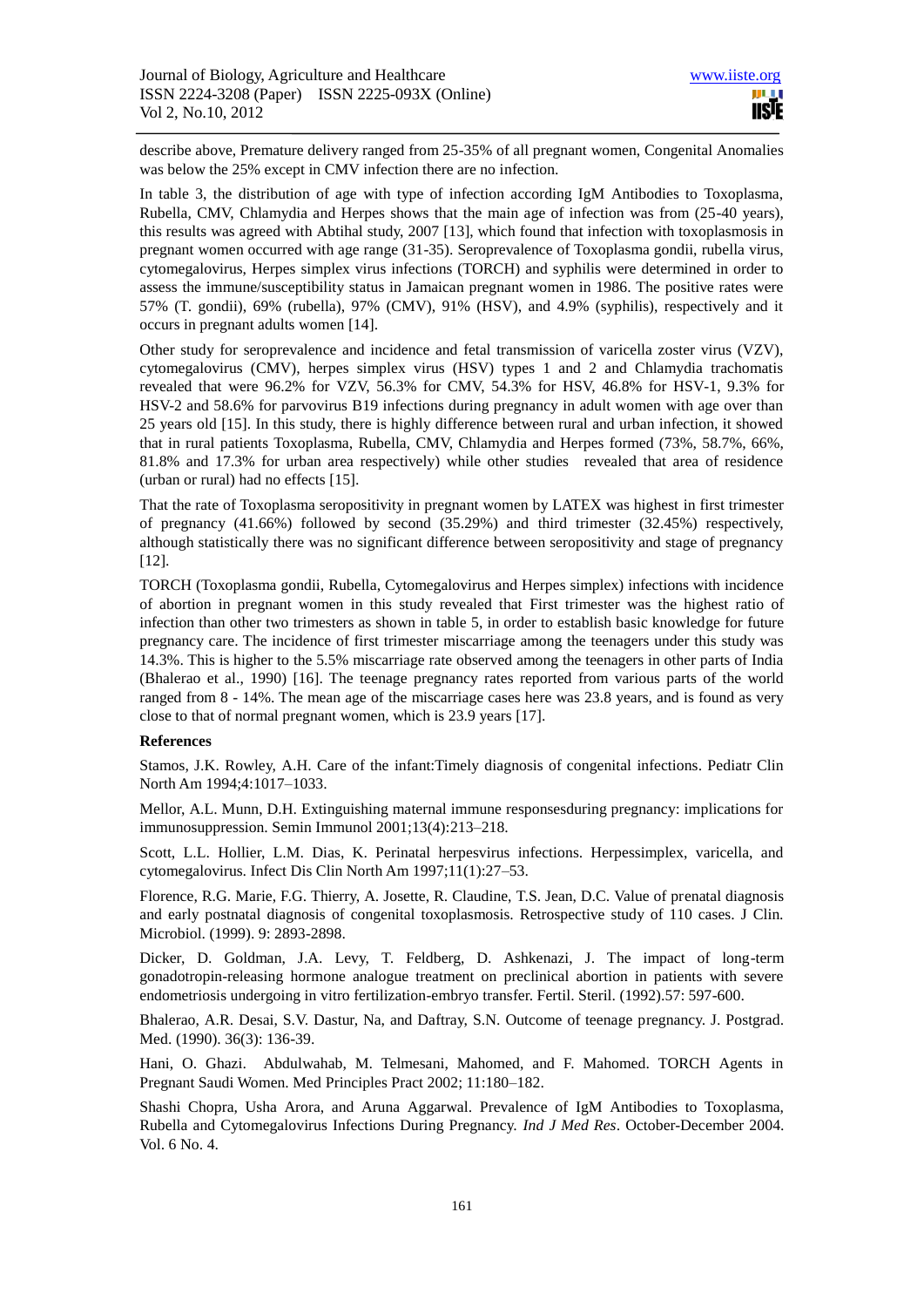[Tamer, G.S.](http://www.ncbi.nlm.nih.gov/sites/entrez?Db=pubmed&Cmd=Search&Term=%22Tamer%20GS%22%5BAuthor%5D&itool=EntrezSystem2.PEntrez.Pubmed.Pubmed_ResultsPanel.Pubmed_DiscoveryPanel.Pubmed_RVAbstractPlus) [Dundar, D.](http://www.ncbi.nlm.nih.gov/sites/entrez?Db=pubmed&Cmd=Search&Term=%22Dundar%20D%22%5BAuthor%5D&itool=EntrezSystem2.PEntrez.Pubmed.Pubmed_ResultsPanel.Pubmed_DiscoveryPanel.Pubmed_RVAbstractPlus) and [Caliskan, E.](http://www.ncbi.nlm.nih.gov/sites/entrez?Db=pubmed&Cmd=Search&Term=%22Caliskan%20E%22%5BAuthor%5D&itool=EntrezSystem2.PEntrez.Pubmed.Pubmed_ResultsPanel.Pubmed_DiscoveryPanel.Pubmed_RVAbstractPlus) Seroprevalence of Toxoplasma gondii, rubella and cytomegalovirus among pregnant women in western region of Turkey. *[Clin Invest Med](javascript:AL_get(this,%20)*. 2009 Feb 1;32(1):E43-7.

[Sweet, R.L.](http://www.ncbi.nlm.nih.gov/sites/entrez?Db=pubmed&Cmd=Search&Term=%22Sweet%20RL%22%5BAuthor%5D&itool=EntrezSystem2.PEntrez.Pubmed.Pubmed_ResultsPanel.Pubmed_DiscoveryPanel.Pubmed_RVAbstractPlus) [Landers, D.V.](http://www.ncbi.nlm.nih.gov/sites/entrez?Db=pubmed&Cmd=Search&Term=%22Landers%20DV%22%5BAuthor%5D&itool=EntrezSystem2.PEntrez.Pubmed.Pubmed_ResultsPanel.Pubmed_DiscoveryPanel.Pubmed_RVAbstractPlus) [Walker, C.](http://www.ncbi.nlm.nih.gov/sites/entrez?Db=pubmed&Cmd=Search&Term=%22Walker%20C%22%5BAuthor%5D&itool=EntrezSystem2.PEntrez.Pubmed.Pubmed_ResultsPanel.Pubmed_DiscoveryPanel.Pubmed_RVAbstractPlus) and [Schachter, J.](http://www.ncbi.nlm.nih.gov/sites/entrez?Db=pubmed&Cmd=Search&Term=%22Schachter%20J%22%5BAuthor%5D&itool=EntrezSystem2.PEntrez.Pubmed.Pubmed_ResultsPanel.Pubmed_DiscoveryPanel.Pubmed_RVAbstractPlus) Chlamydia trachomatis infection and pregnancy outcome. *[Am J Obstet Gynecol](javascript:AL_get(this,%20)*. 1987 Apr; 156(4):824-33.

Mookerjee, N. Gogate, A. and Shah, P.K. Microbiological evaluation of women with bad obstetric history. *Ind J Med Res* 1995; 102: 103-07.

[Duncan, M.E.](http://www.ncbi.nlm.nih.gov/sites/entrez?Db=pubmed&Cmd=Search&Term=%22Duncan%20ME%22%5BAuthor%5D&itool=EntrezSystem2.PEntrez.Pubmed.Pubmed_ResultsPanel.Pubmed_DiscoveryPanel.Pubmed_RVAbstractPlus) [Jamil, Y.](http://www.ncbi.nlm.nih.gov/sites/entrez?Db=pubmed&Cmd=Search&Term=%22Jamil%20Y%22%5BAuthor%5D&itool=EntrezSystem2.PEntrez.Pubmed.Pubmed_ResultsPanel.Pubmed_DiscoveryPanel.Pubmed_RVAbstractPlus) [Tibaux, G.](http://www.ncbi.nlm.nih.gov/sites/entrez?Db=pubmed&Cmd=Search&Term=%22Tibaux%20G%22%5BAuthor%5D&itool=EntrezSystem2.PEntrez.Pubmed.Pubmed_ResultsPanel.Pubmed_DiscoveryPanel.Pubmed_RVAbstractPlus) [Pelzer, A.](http://www.ncbi.nlm.nih.gov/sites/entrez?Db=pubmed&Cmd=Search&Term=%22Pelzer%20A%22%5BAuthor%5D&itool=EntrezSystem2.PEntrez.Pubmed.Pubmed_ResultsPanel.Pubmed_DiscoveryPanel.Pubmed_RVAbstractPlus) [Mehari, L.](http://www.ncbi.nlm.nih.gov/sites/entrez?Db=pubmed&Cmd=Search&Term=%22Mehari%20L%22%5BAuthor%5D&itool=EntrezSystem2.PEntrez.Pubmed.Pubmed_ResultsPanel.Pubmed_DiscoveryPanel.Pubmed_RVAbstractPlus) [Darougar, S.](http://www.ncbi.nlm.nih.gov/sites/entrez?Db=pubmed&Cmd=Search&Term=%22Darougar%20S%22%5BAuthor%5D&itool=EntrezSystem2.PEntrez.Pubmed.Pubmed_ResultsPanel.Pubmed_DiscoveryPanel.Pubmed_RVAbstractPlus) Chlamydial infection in a population of Ethiopian women attending obstetric, gynaecological and mother and child health clinics. [Cent Afr J Med.](javascript:AL_get(this,%20) 1996 Jan;42(1):1-14.

Abtihal Jasim Ali Al-Griari. A seroepidemiological study of Toxoplasmosis In Diyala province / Iraq. M.Sc. thesis. College of education – Diyla University. 2007.

[Prabhakar, P.](http://www.ncbi.nlm.nih.gov/sites/entrez?Db=pubmed&Cmd=Search&Term=%22Prabhakar%20P%22%5BAuthor%5D&itool=EntrezSystem2.PEntrez.Pubmed.Pubmed_ResultsPanel.Pubmed_DiscoveryPanel.Pubmed_RVAbstractPlus) [Bailey, A.](http://www.ncbi.nlm.nih.gov/sites/entrez?Db=pubmed&Cmd=Search&Term=%22Bailey%20A%22%5BAuthor%5D&itool=EntrezSystem2.PEntrez.Pubmed.Pubmed_ResultsPanel.Pubmed_DiscoveryPanel.Pubmed_RVAbstractPlus) [Smikle, M.F.](http://www.ncbi.nlm.nih.gov/sites/entrez?Db=pubmed&Cmd=Search&Term=%22Smikle%20MF%22%5BAuthor%5D&itool=EntrezSystem2.PEntrez.Pubmed.Pubmed_ResultsPanel.Pubmed_DiscoveryPanel.Pubmed_RVAbstractPlus) [McCaw-Binns, A.](http://www.ncbi.nlm.nih.gov/sites/entrez?Db=pubmed&Cmd=Search&Term=%22McCaw-Binns%20A%22%5BAuthor%5D&itool=EntrezSystem2.PEntrez.Pubmed.Pubmed_ResultsPanel.Pubmed_DiscoveryPanel.Pubmed_RVAbstractPlus) and [Ashley, D.](http://www.ncbi.nlm.nih.gov/sites/entrez?Db=pubmed&Cmd=Search&Term=%22Ashley%20D%22%5BAuthor%5D&itool=EntrezSystem2.PEntrez.Pubmed.Pubmed_ResultsPanel.Pubmed_DiscoveryPanel.Pubmed_RVAbstractPlus) Seroprevalence of toxoplasma gondii, rubella virus, cytomegalovirus herpes simplex virus (TORCH) and syphilis in Jamaican pregnant women[. West Indian Med J.](javascript:AL_get(this,%20) 1991 Dec;40(4):166-9.

[Alanen, A.](http://www.ncbi.nlm.nih.gov/sites/entrez?Db=pubmed&Cmd=Search&Term=%22Alanen%20A%22%5BAuthor%5D&itool=EntrezSystem2.PEntrez.Pubmed.Pubmed_ResultsPanel.Pubmed_DiscoveryPanel.Pubmed_RVAbstractPlus) [Kahala, K.](http://www.ncbi.nlm.nih.gov/sites/entrez?Db=pubmed&Cmd=Search&Term=%22Kahala%20K%22%5BAuthor%5D&itool=EntrezSystem2.PEntrez.Pubmed.Pubmed_ResultsPanel.Pubmed_DiscoveryPanel.Pubmed_RVAbstractPlus) [Vahlberg, T.](http://www.ncbi.nlm.nih.gov/sites/entrez?Db=pubmed&Cmd=Search&Term=%22Vahlberg%20T%22%5BAuthor%5D&itool=EntrezSystem2.PEntrez.Pubmed.Pubmed_ResultsPanel.Pubmed_DiscoveryPanel.Pubmed_RVAbstractPlus) [Koskela, P.](http://www.ncbi.nlm.nih.gov/sites/entrez?Db=pubmed&Cmd=Search&Term=%22Koskela%20P%22%5BAuthor%5D&itool=EntrezSystem2.PEntrez.Pubmed.Pubmed_ResultsPanel.Pubmed_DiscoveryPanel.Pubmed_RVAbstractPlus) and [Vainionpää, R.](http://www.ncbi.nlm.nih.gov/sites/entrez?Db=pubmed&Cmd=Search&Term=%22Vainionp%C3%A4%C3%A4%20R%22%5BAuthor%5D&itool=EntrezSystem2.PEntrez.Pubmed.Pubmed_ResultsPanel.Pubmed_DiscoveryPanel.Pubmed_RVAbstractPlus) Seroprevalence, incidence of prenatal infections and reliability of maternal history of varicella zoster virus, cytomegalovirus, herpes simplex virus and parvovirus B19 infection in South-Western Finland. 1: [BJOG.](javascript:AL_get(this,%20) 2005 Jan; 112(1):50-6.

Bhalerao, A.R. Desai, S.V. Dastur Na and Daftray, S.N. Outcome of teenage pregnancy. (1990). J. Postgrad. Med. 36(3): 136-39.

Denoj, Sebastian1, K. F. Zuhara1, and K. Sekaran. Influence of TORCH infections in first trimester miscarriage in the Malabar region of Kerala. African Journal of Microbiology Research March, 2008 .Vol.(2) pp. 056-059.

|                       | IgG and IgM antibodies present |            | %    |
|-----------------------|--------------------------------|------------|------|
|                       | <b>IgG</b>                     | 112        | 62.2 |
| Toxoplasma gondii     | IgM                            | <b>100</b> | 55.5 |
| Rubella               | <b>IgG</b>                     | 133        | 73.9 |
|                       | IgM                            | 97         | 53.9 |
|                       | IgG                            | 140        | 77.8 |
| CMV                   | IgM                            | 103        | 57.2 |
|                       | <b>IgG</b>                     | 78         | 43.3 |
| Chlamydia trachomatis | IgM                            | 44         | 24.4 |
|                       | IgG                            | 40         | 22.2 |
| Herpes simplex II     | IgM                            | 52         | 28.9 |
| Unknown               |                                | 19         | 10.5 |

Table.1 Prevalence of IgG and IgM positively abortion cases from 180 patients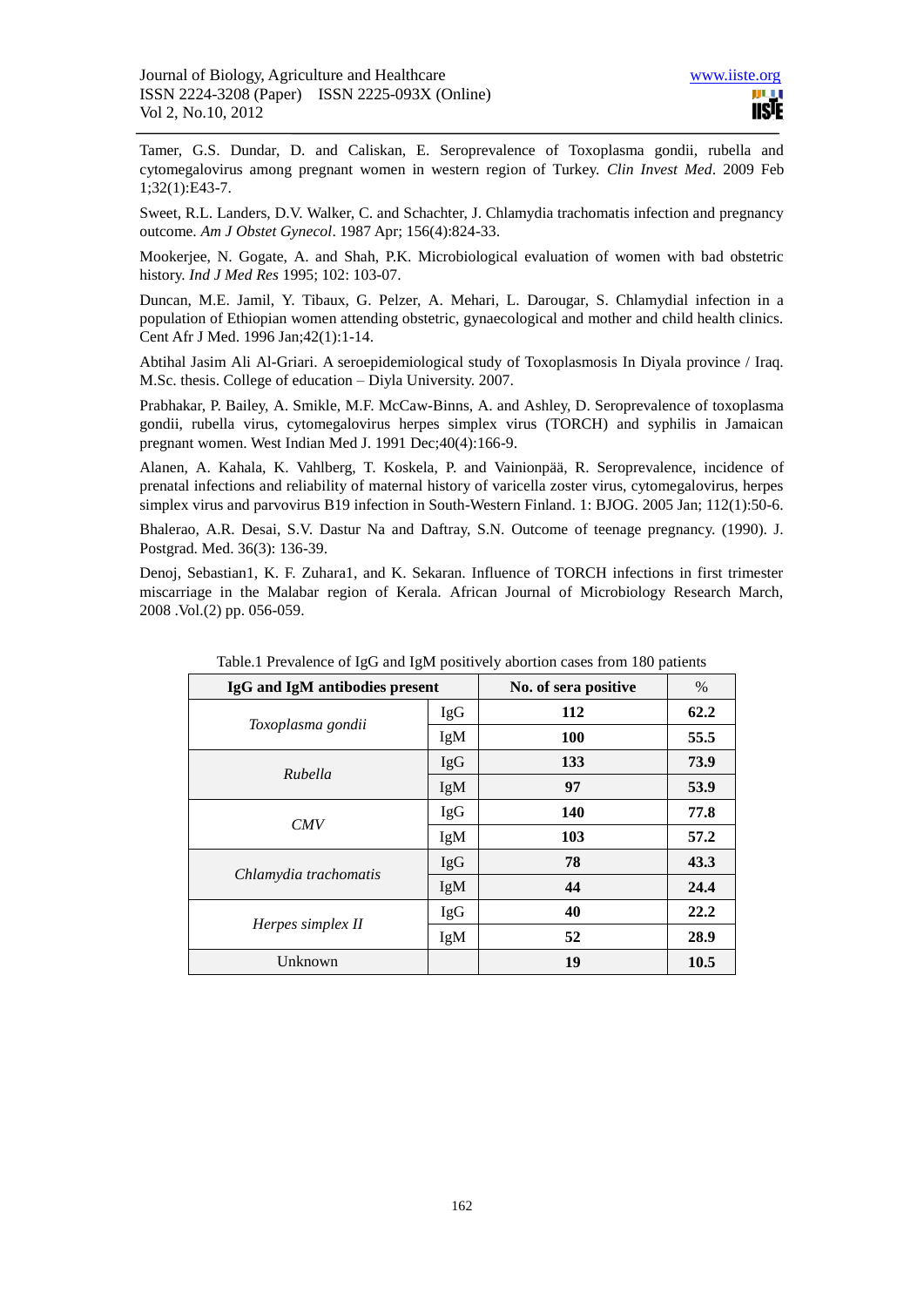| according to various obstetric losses. |                                          |      |         |      |     |      |                          |      |         |      |  |
|----------------------------------------|------------------------------------------|------|---------|------|-----|------|--------------------------|------|---------|------|--|
| <b>Obstetrical History</b>             | No. of IgM positively to Major Pathogens |      |         |      |     |      |                          |      |         |      |  |
|                                        | Toxoplasma                               |      | Rubella |      | CMV |      | Chlamydia                |      | Herpes  |      |  |
|                                        | gondii                                   |      |         |      |     |      | <i>trachomatis</i>       |      | simplex |      |  |
|                                        | No.                                      | $\%$ | No.     | $\%$ | No. | $\%$ | No.                      | $\%$ | No.     | $\%$ |  |
| <b>Abortions</b>                       | 67                                       | 67   | 44      | 45.5 | 57  | 55.3 | 16                       | 36.3 | 3       | 5.8  |  |
| <b>Neonatal death</b>                  | 2                                        | 2    |         |      | 5   | 4.9  | $\overline{\phantom{m}}$ |      |         | 1.9  |  |
| <b>Premature delivery</b>              | 6                                        | 6    | 32      | 32.9 | 37  | 35.9 | 12                       | 27.4 | 18      | 34.6 |  |
| <b>Congenital Anomalies</b>            | 25                                       | 25   | 20      | 20.6 | 4   | 3.9  | 16                       | 36.3 | 30      | 57.7 |  |
| <b>Total</b>                           | 100                                      |      | 97      |      | 103 |      | 44                       |      | 52      |      |  |

Table2: Seroprevalence of Toxoplasma, rubella, CMV, Chlamydia and Herpes IgM Antibodies

Table 3: Distribution of age with type of infection according IgM Antibodies to Toxoplasma, Rubella,

|                    | No. of IgM positively to Major Pathogens |      |                              |                          |     |      |                          |      |                   |      |  |
|--------------------|------------------------------------------|------|------------------------------|--------------------------|-----|------|--------------------------|------|-------------------|------|--|
| Age group<br>years | Toxoplasma<br>gondii                     |      | Rubella                      |                          | CMV |      | Chlamydia<br>trachomatis |      | Herpes<br>simplex |      |  |
|                    | No.                                      | $\%$ | No.                          | $\%$                     | No. | $\%$ | No.                      | $\%$ | No.               | $\%$ |  |
| $<$ 20             | 31                                       | 31   | 44                           | 45.4                     | 37  | 35.9 | 11                       | 25   | 26                | 50   |  |
| $21 - 30$          | 42                                       | 42   | 18                           | 18.6                     | 35  | 34   | 23                       | 52.4 | 20                | 38.5 |  |
| $31 - 40$          | 18                                       | 18   | 26                           | 26.8                     | 26  | 25.3 | 8                        | 18.1 | $\overline{4}$    | 7.7  |  |
| $41 - 50$          | 8                                        | 8    | 9                            | 9.2                      | 3   | 2.9  | 2                        | 4.5  | 2                 | 3.8  |  |
| $>50$              | $\mathbf{I}$                             |      | $\qquad \qquad \blacksquare$ | $\overline{\phantom{0}}$ | 2   | 1.9  |                          | ۰    |                   |      |  |
| <b>Total</b>       | 100                                      |      | 97                           |                          | 103 |      | 44                       |      | 52                |      |  |

CMV, Chlamydia and Herpes